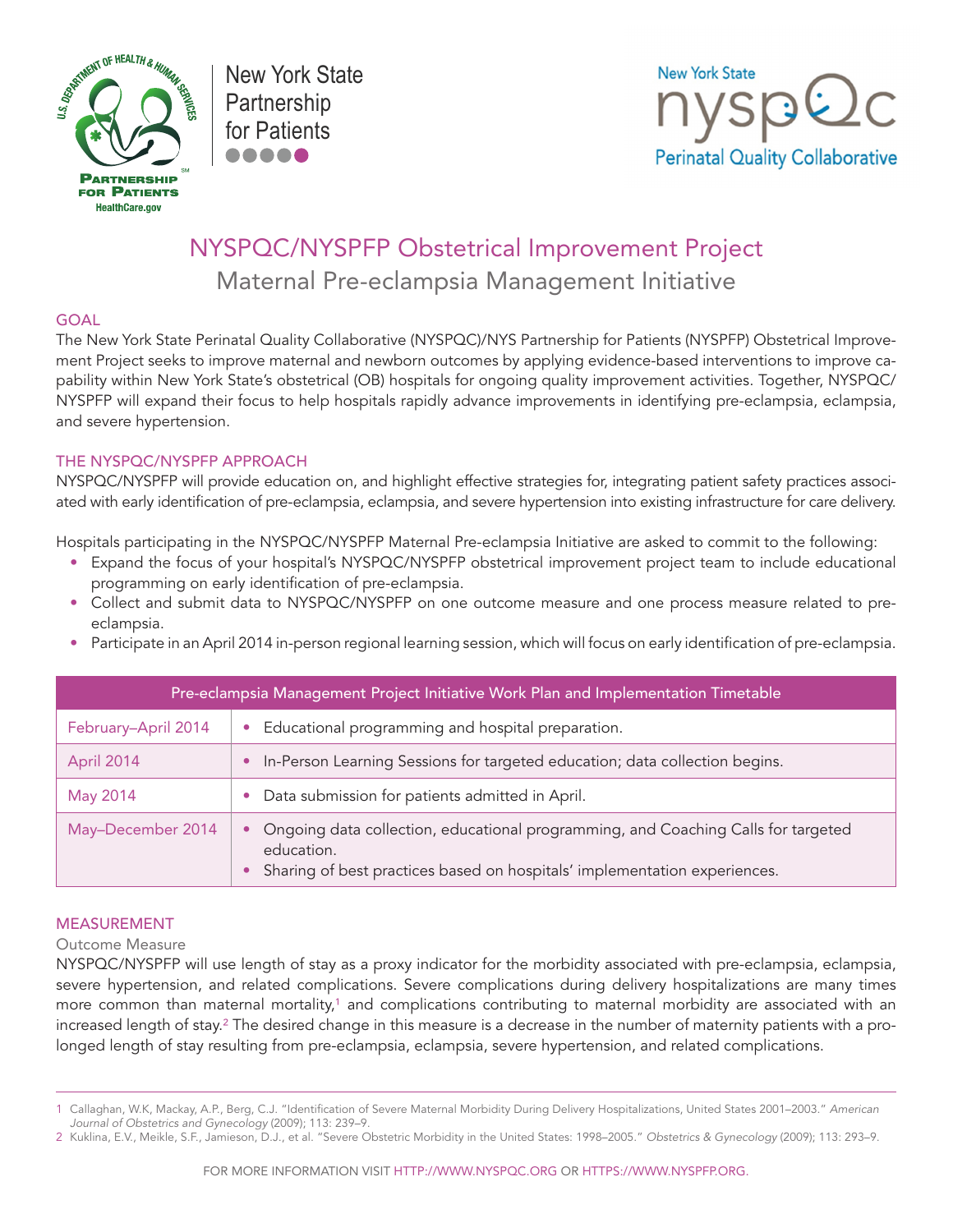| The following outcome measure is to be collected and entered monthly (based on the month of the patient's<br>discharge) into the NYS Department of Health's (DOH) Health Commerce System (HCS): |                                                                                                                                                                                                                                                                                                                                                                                                                                                                                                                                                                                                                                                                                                                                                                                                                                                                                                                                                         |  |
|-------------------------------------------------------------------------------------------------------------------------------------------------------------------------------------------------|---------------------------------------------------------------------------------------------------------------------------------------------------------------------------------------------------------------------------------------------------------------------------------------------------------------------------------------------------------------------------------------------------------------------------------------------------------------------------------------------------------------------------------------------------------------------------------------------------------------------------------------------------------------------------------------------------------------------------------------------------------------------------------------------------------------------------------------------------------------------------------------------------------------------------------------------------------|--|
| <b>Outcome Measure</b>                                                                                                                                                                          | Percent of maternity patients who have given birth $\geq 20$ weeks completed gestation with<br>prolonged post-delivery length of stay (LOS) in the hospital resulting from pre-eclampsia,<br>eclampsia, severe hypertension, and related complications.                                                                                                                                                                                                                                                                                                                                                                                                                                                                                                                                                                                                                                                                                                 |  |
| Numerator                                                                                                                                                                                       | Number of maternity patients who have given birth at ≥ 20 weeks completed gestation,<br>with a prolonged post-delivery LOS for the birth hospitalization, resulting from pre-<br>eclampsia, eclampsia, severe hypertension, and related complications.*                                                                                                                                                                                                                                                                                                                                                                                                                                                                                                                                                                                                                                                                                                 |  |
| Denominator                                                                                                                                                                                     | Number of maternity patients who have given birth $\geq 20$ weeks completed gestation<br>discharged following the birth hospitalization.                                                                                                                                                                                                                                                                                                                                                                                                                                                                                                                                                                                                                                                                                                                                                                                                                |  |
| Data Elements                                                                                                                                                                                   | Number of maternity patients who have given birth (vaginal or C-section) at $\geq$ 20 weeks<br>gestation with a prolonged post-delivery length of stay (LOS) for the birth hospitalization,<br>as a result of pre-eclampsia, eclampsia, severe hypertension and related complications.<br>Prolonged LOS is defined as > two days post-partum for vaginal delivery and > four<br>days post-operatively for C-section. Patients transferred to another hospital for care or<br>to a higher level of care for pre-eclampsia, eclampsia, severe hypertension and related<br>complications are included in the numerator regardless of LOS.<br>Number of maternity patients who have given birth at $\geq 20$ weeks completed gestation<br>discharged following the birth hospitalization.<br>Patients are included in the measure based on the month of discharge.<br>Discharge from hospital should include discharge from hospital or patient expiration. |  |

\* Related complications from pre-eclampsia, eclampsia, and severe hypertension include, but are not limited to: pulmonary edema, liver injury, coagulation abnormalities, seizures, intracranial hemorrhage, intra-cranial stroke.

#### Suggested Data Sources

• Manual abstraction from medical record.

#### Process Measure

This measure is intended to capture the number of postpartum maternity patients educated about the signs and symptoms of pre-eclampsia prior to discharge. Patient education at discharge from the hospital on the signs and symptoms of pre-eclampsia will support early identification and treatment of postpartum pre-eclampsia. An increase in post-partum maternity patients educated on the signs and symptoms of pre-eclampsia prior to hospital discharge is the desired change.

| The following process measure is to be collected and entered monthly<br>(based on the month of the patient's discharge) into the DOH's HCS: |                                                                                                                                                                                                                                      |  |
|---------------------------------------------------------------------------------------------------------------------------------------------|--------------------------------------------------------------------------------------------------------------------------------------------------------------------------------------------------------------------------------------|--|
| <b>Process Measure</b>                                                                                                                      | • Percent of postpartum maternity patients $\geq 20$ weeks completed gestation receiving<br>education on the signs and symptoms of post-partum pre-eclampsia prior to hospital<br>discharge.**                                       |  |
| Numerator                                                                                                                                   | Number of maternity patients who have given birth at $\geq 20$ weeks completed gestation<br>$\bullet$<br>with documentation of education during the birth hospitalization on the signs and<br>symptoms of post-partum pre-eclampsia. |  |
| Denominator                                                                                                                                 | Number of maternity patients who have given birth at $\geq 20$ weeks completed gestation<br>$\bullet$<br>discharged following the birth hospitalization.                                                                             |  |